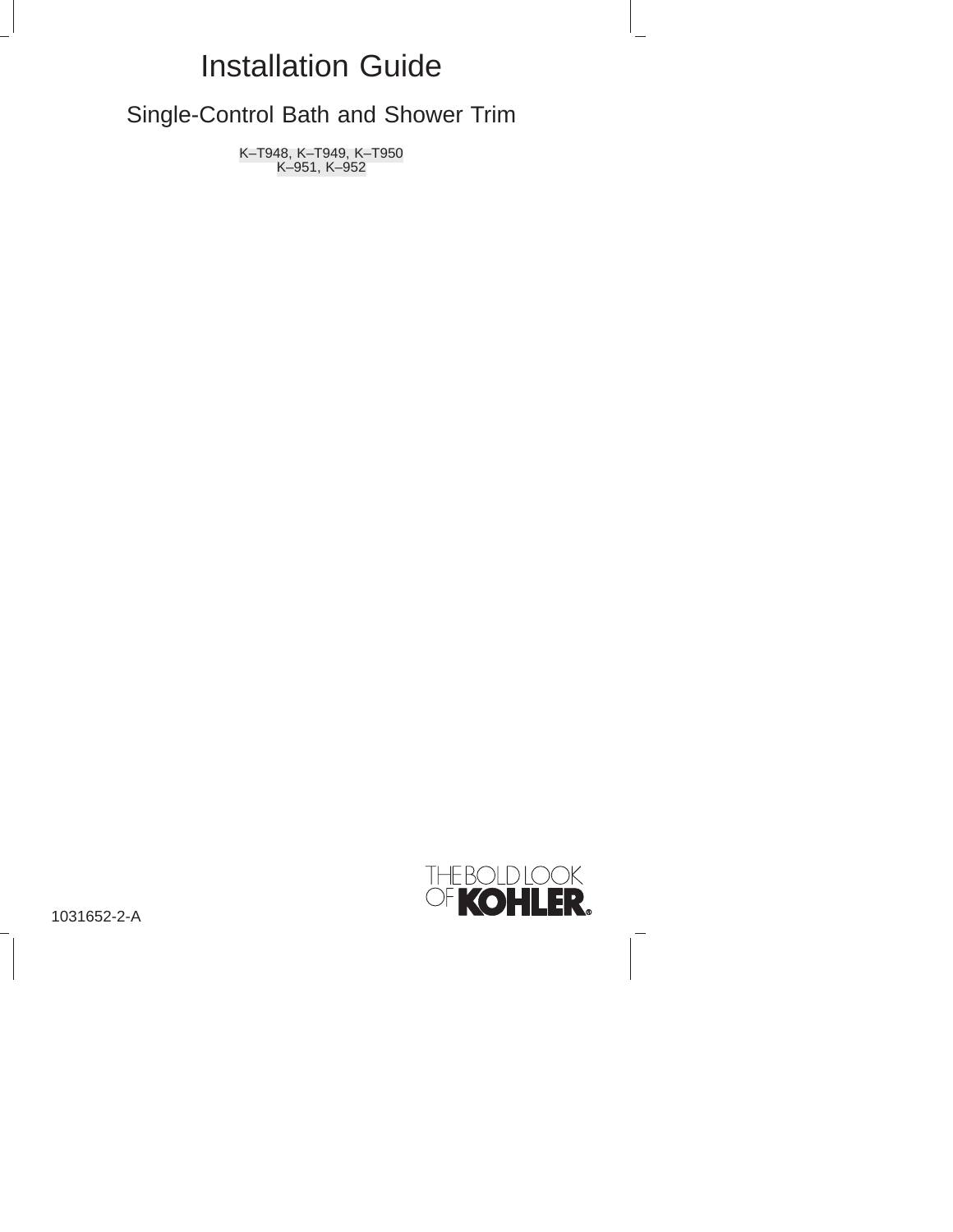# **IMPORTANT INSTRUCTIONS**

### **READ AND SAVE FOR THE CONSUMER**

**WARNING: Risk of scalding or other severe injury.**

Before completing installation, the installer must set the maximum water temperature setting of this valve to minimize the risks associated with scalding hazards according to ASTM F 444.

- Do not install a shut-off device on either outlet of this valve. The installation of any such device may create a cross-flow condition at the valve and affect the water temperature.
- Factors that change the temperature of the water supplied to the valve, such as seasonal water temperature changes, and water heater replacement or servicing, will change the maximum water temperature supplied by the valve and may create a scalding hazard. The pressure-balanced valve **will not** compensate for changes in the water supply temperature; adjust the maximum water temperature setting of this pressure-balanced valve when such changes occur.
- Pressure-balanced valves may not provide protection against scalding if there is a failure of other temperature-limiting devices elsewhere in the plumbing system.

**The installer is responsible for installing the valve and adjusting the maximum water temperature of this pressure-balanced valve according to instructions.**

#### **This valve meets or exceeds ANSI A112.18.1 and ASSE 1016.**

If you do not understand any of the installation or temperature adjustment instructions in this document, in the United States please contact our Customer Service Department at **1-800-4-KOHLER.** Outside the U.S., please contact your distributor.

**IMPORTANT NOTICE TO INSTALLERS!** Please fill in the blanks in the information box in the Homeowners Guide and on the valve label. Retain the Homeowners Guide for future reference.

1031652-2-A 2 Kohler Co.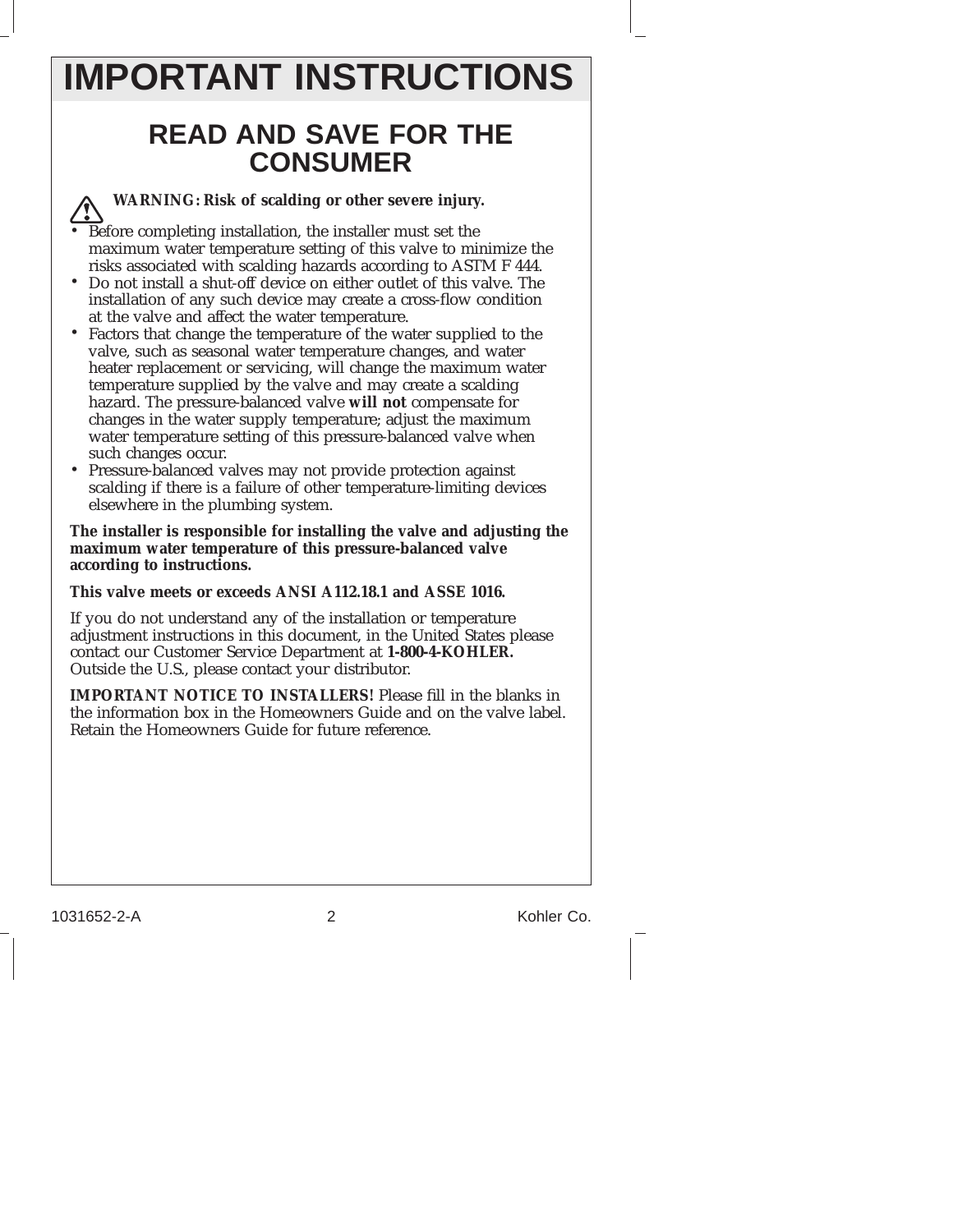

Kohler Co. 3 1031652-2-A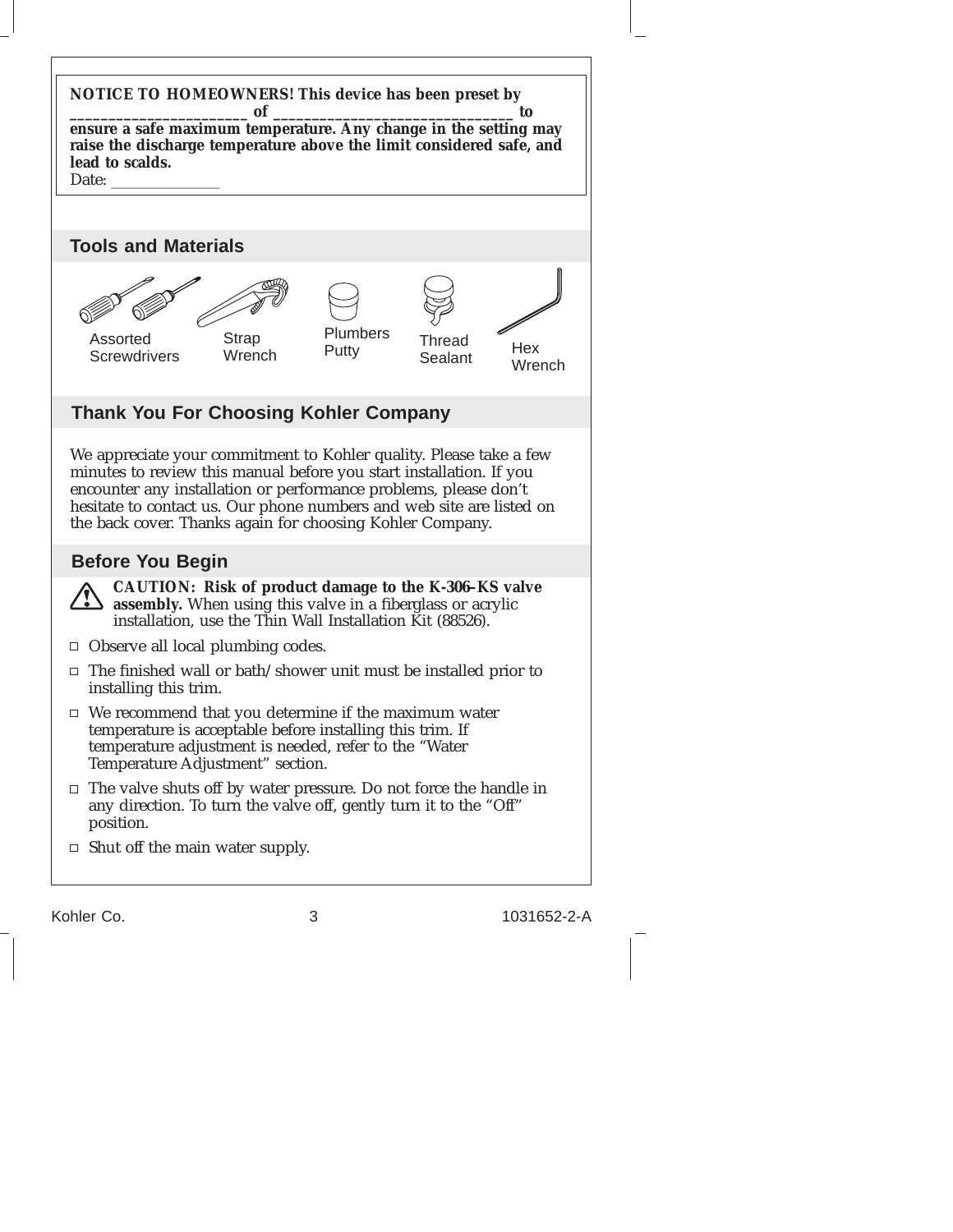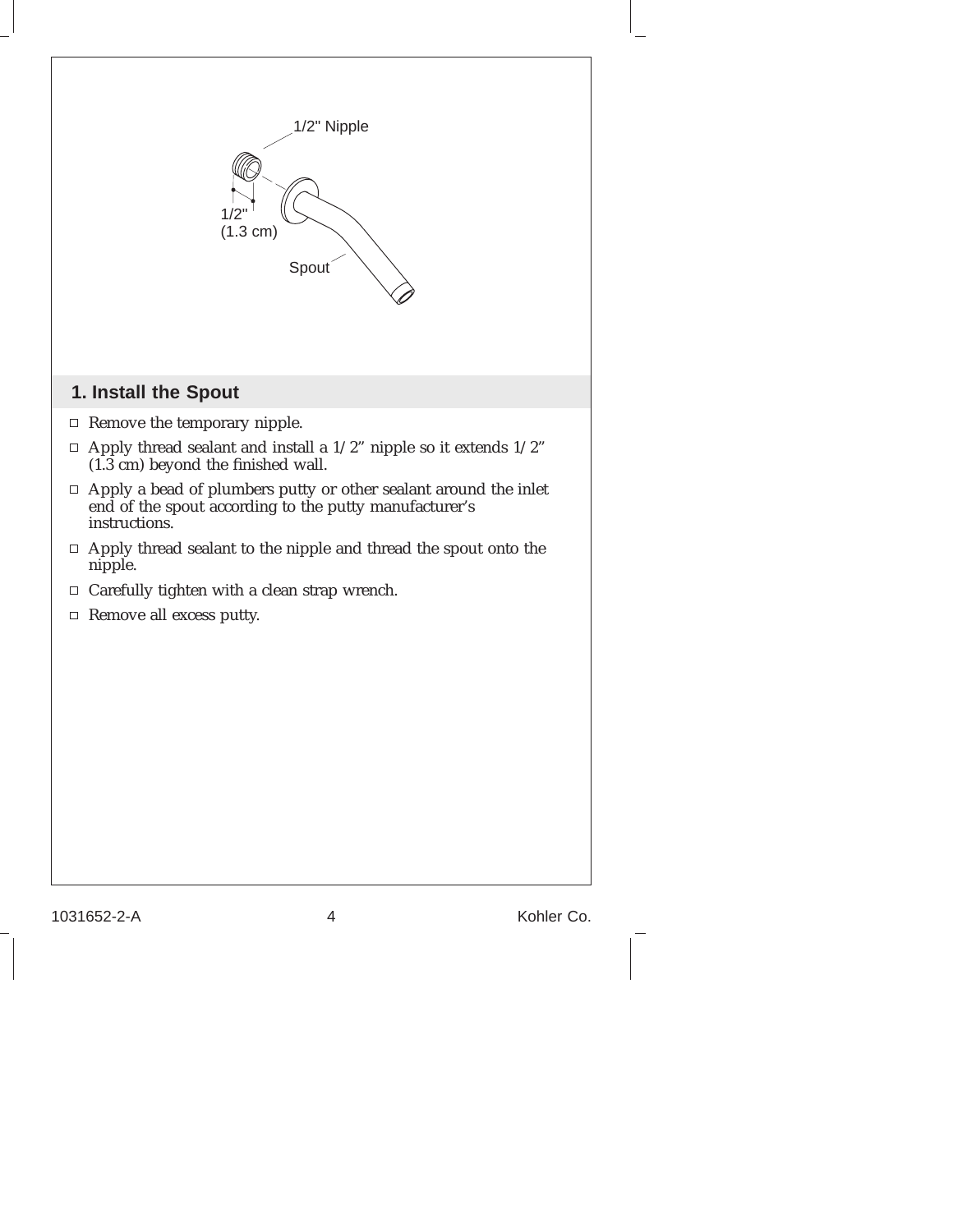

Kohler Co. 6 1031652-2-A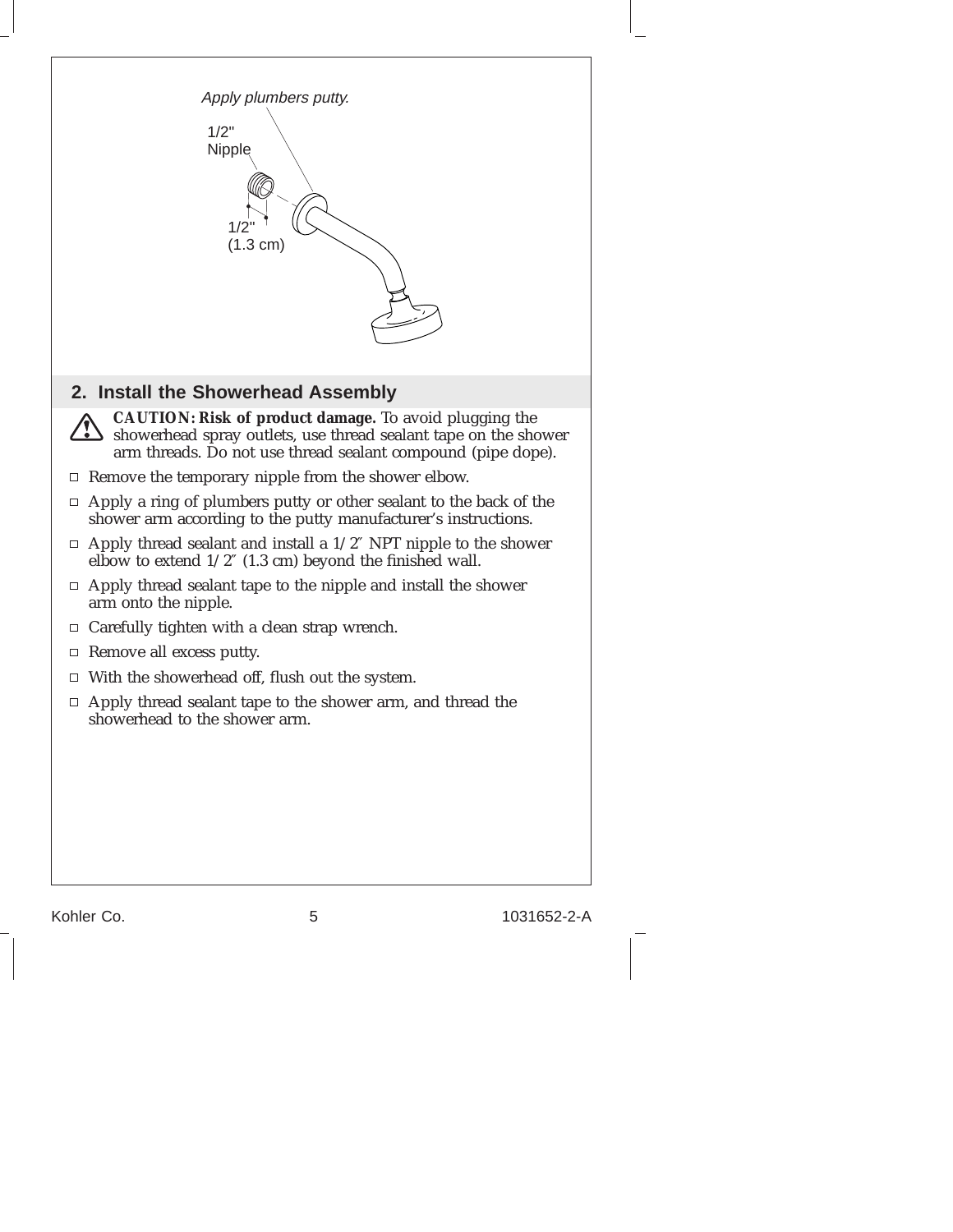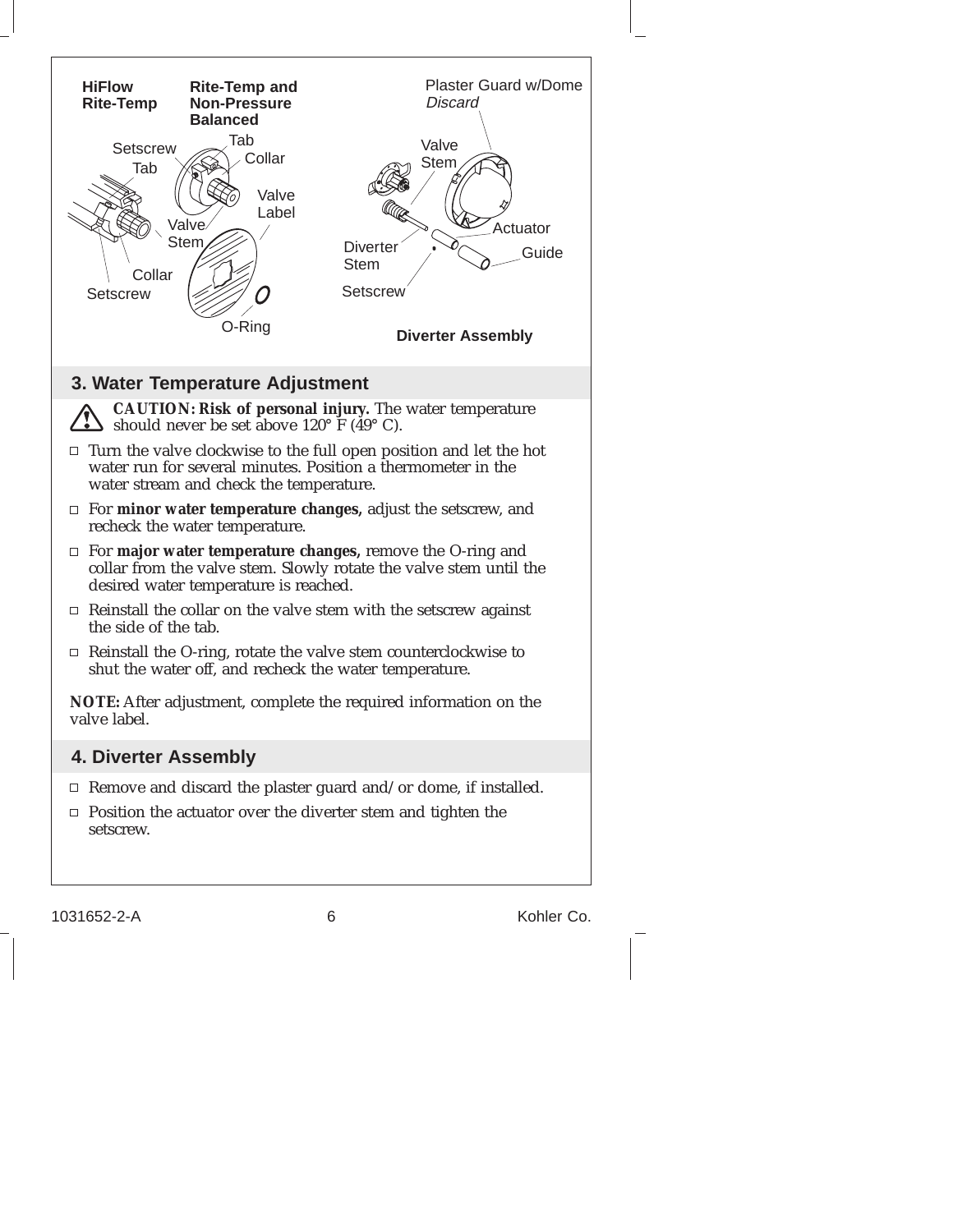#### **Diverter Assembly (cont.)**

 $\Box$  Slide the guide over the actuator and thread onto the diverter stem.

Kohler Co. 2008 7 2031652-2-A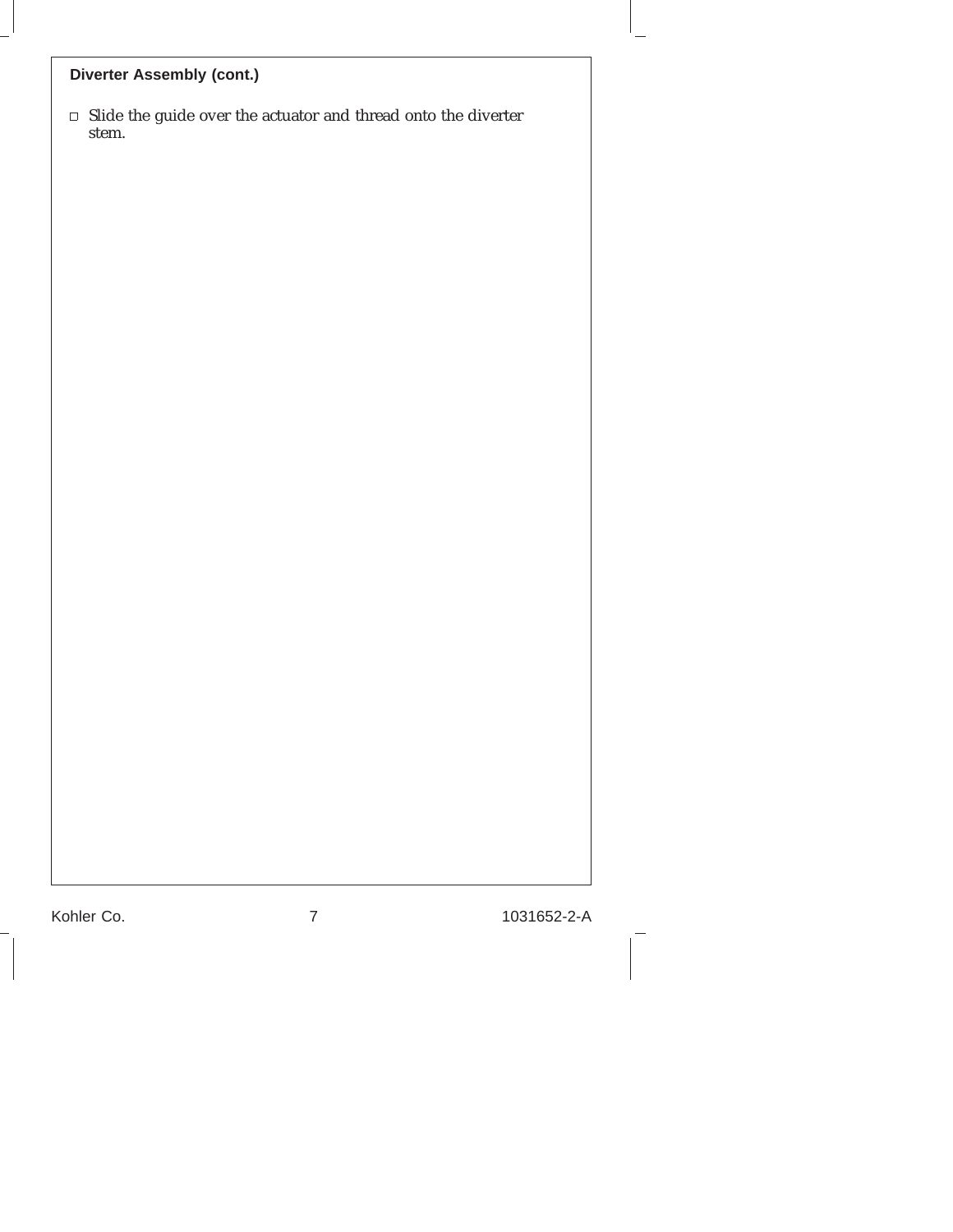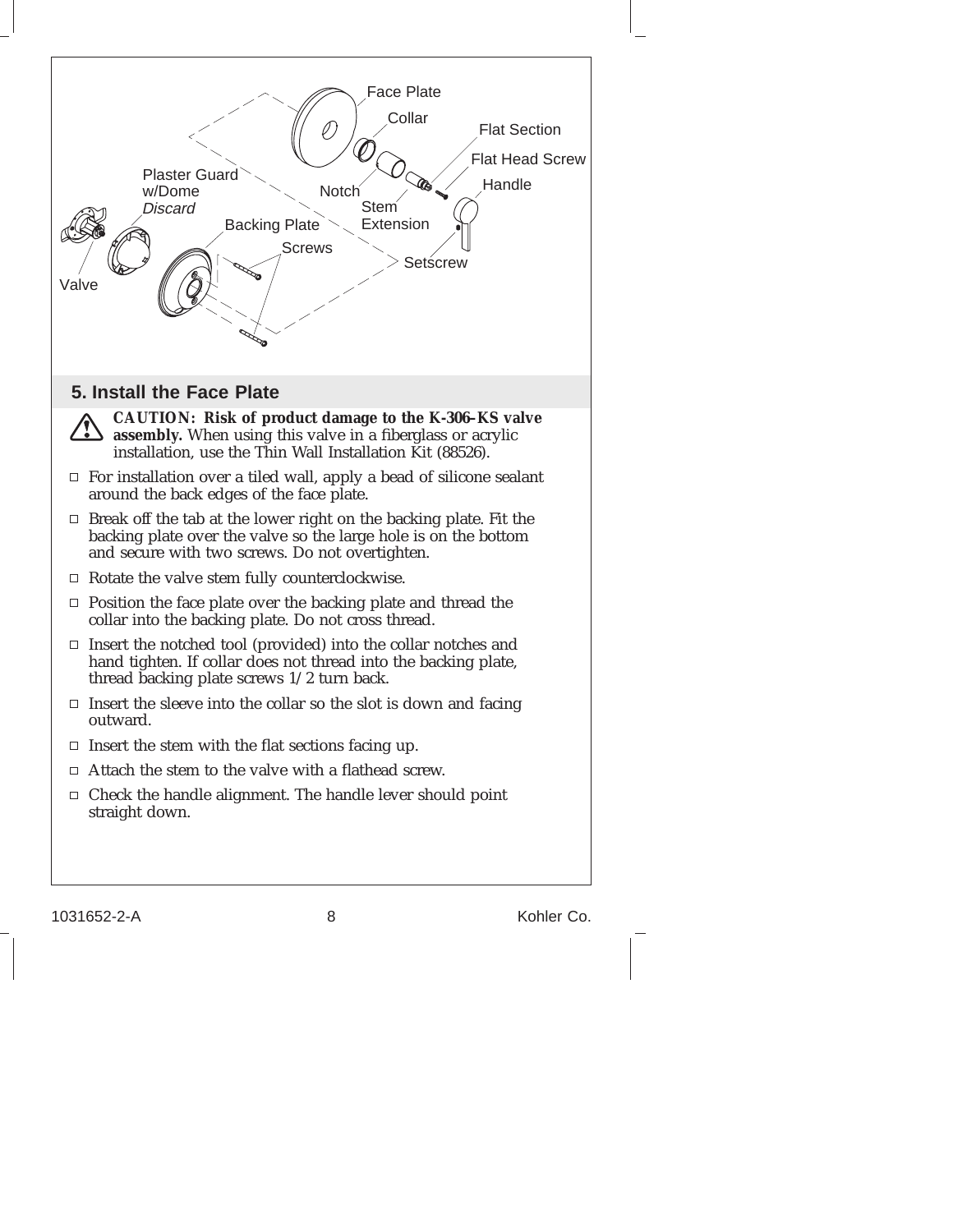#### **Install the Face Plate (cont.)**

- To adjust the handle position, remove the handle and stem and reposition the stem. Reinstall the handle and check the alignment. Repeat until the proper alignment is achieved.
- For further adjustment, remove the handle screw and rotate the handle in the stem extension. Reinstall the handle screw.

Kohler Co. 2010 1031652-2-A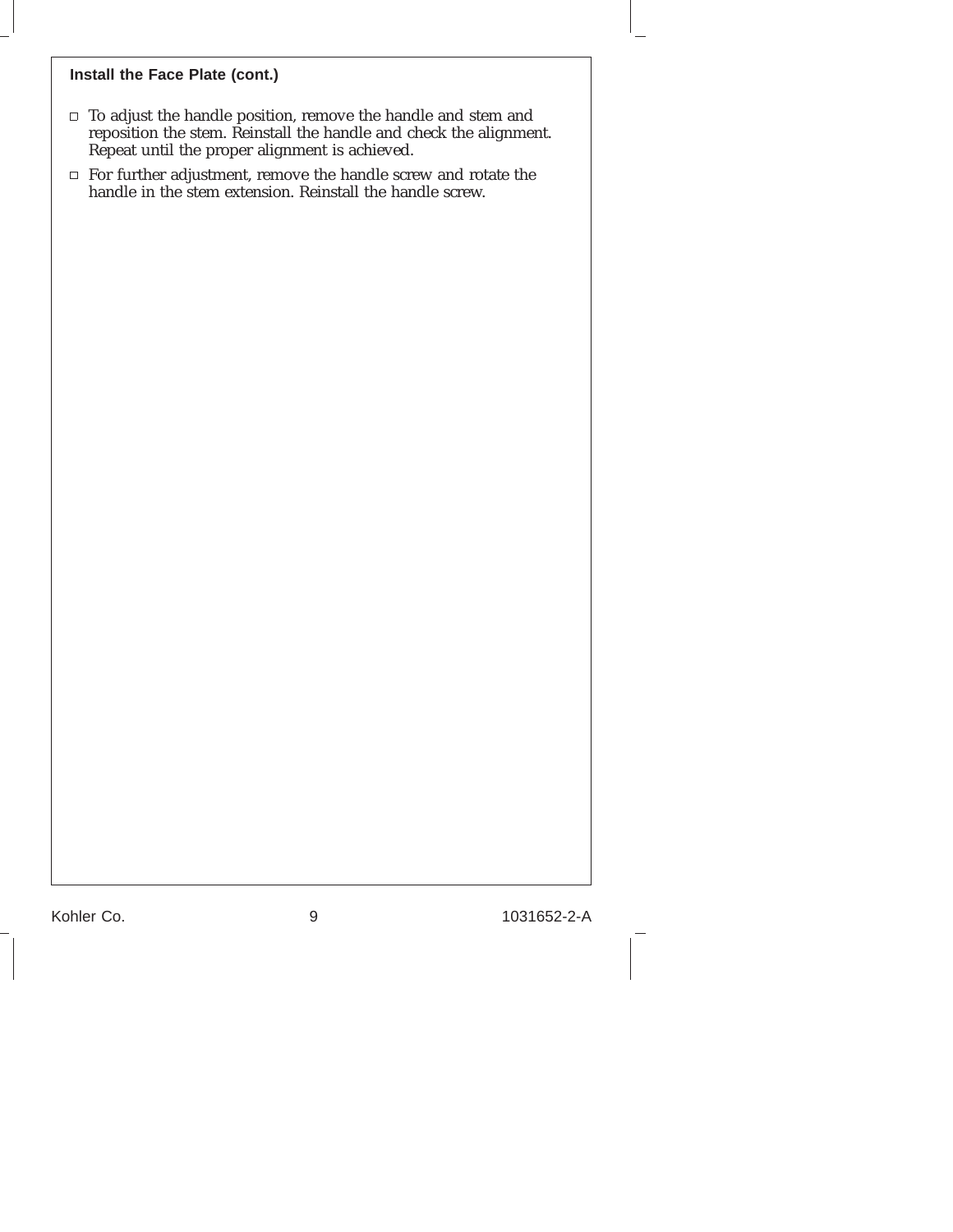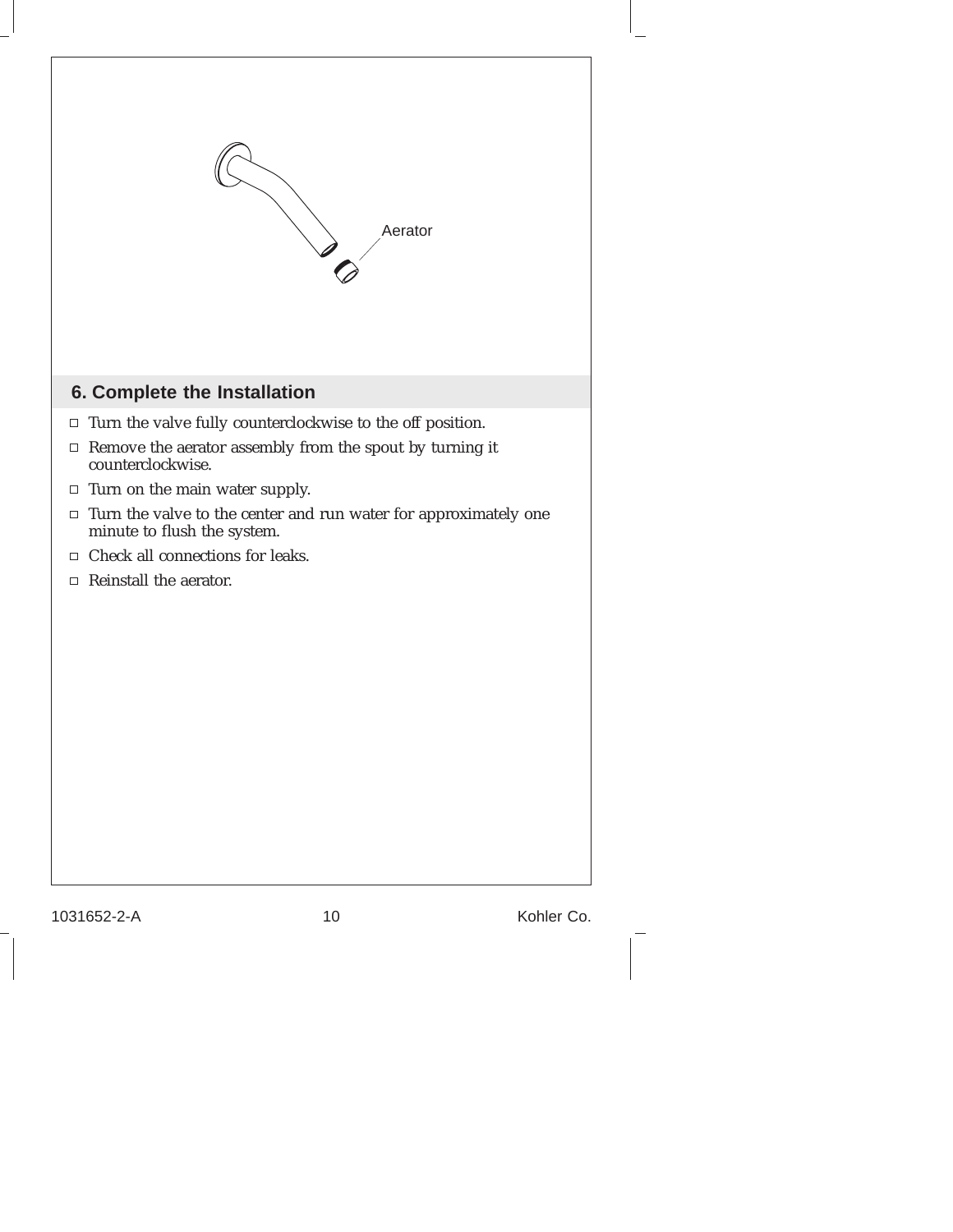1031652-2-**A**